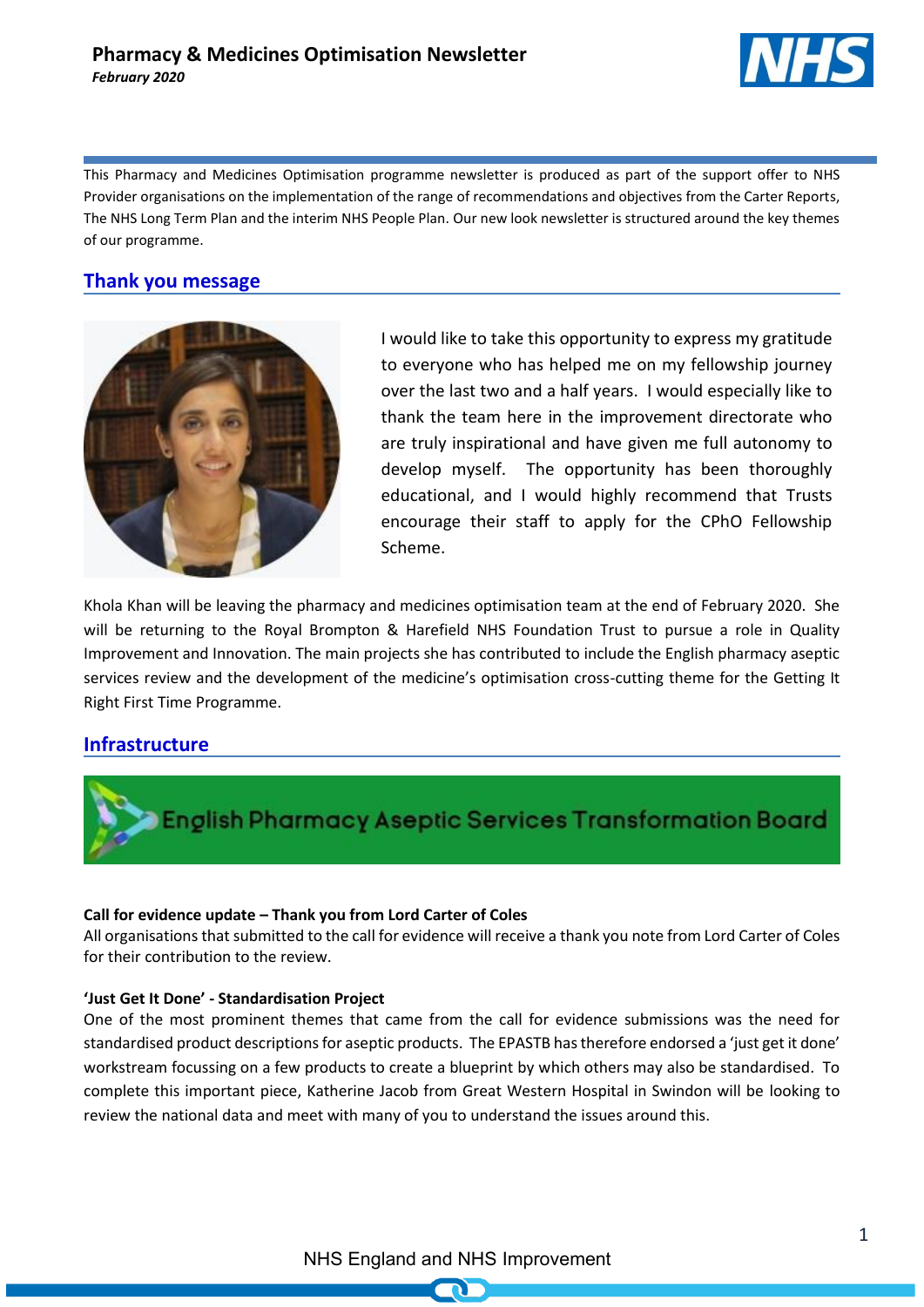

#### **MO CRG workstream - PN point prevalence survey – Please participate!**

On behalf of the MO CRG, a short life working group has been established to review the provision of Adult PN within Acute settings across England.

In order to scope out current practice, we are asking all Acute Trusts to undertake a point prevalence survey on **Wednesday 11th March** regarding their adult PN patients. This will gather information on indications, treatment length, calorie and nitrogen content, compounded or multi-chamber bag (MCB) as well as information on vitamins and electrolytes.

Following this data collection we then hope to produce guidance on "what good looks like" incorporating the potential for dose banding of electrolytes in Adult PN, advice on additions of electrolytes at ward level, potentially develop a standardised National prescription and provide advice on the use of compounded vs MCB.

If you would like to be involved in the working group please contact [pharmacy.informatics@mft.nhs.uk](mailto:pharmacy.informatics@mft.nhs.uk)

### *To action: Th[e data collection template](https://future.nhs.uk/HoPMOp/view?objectId=64475429) is available on Kahootz to download and disseminate amongst your teams. All final submissions of the data should be directly emailed to the address above.*

#### **Cost optimisation and Analysis Tool**

One of the outputs from phase II of the review was a tool designed to help aseptic units understand their operational costs. This tool is designed to help identify impacts on these costs if the unit was subject to change (for example outsourcing, introduction of compounding automation and changing the skill mix). This is still in the development phase and is being piloted across a couple of regions to ensure its validity prior to a more widespread roll out. Feedback from the pilots will be made available later in the year.

#### **National Aseptic Error Reporting Scheme (NAERS)**



The Pharmaceutical Aseptic Services Group (PASG)

https://pasg.nhs.uk/national-aseptic-error-reporting-scheme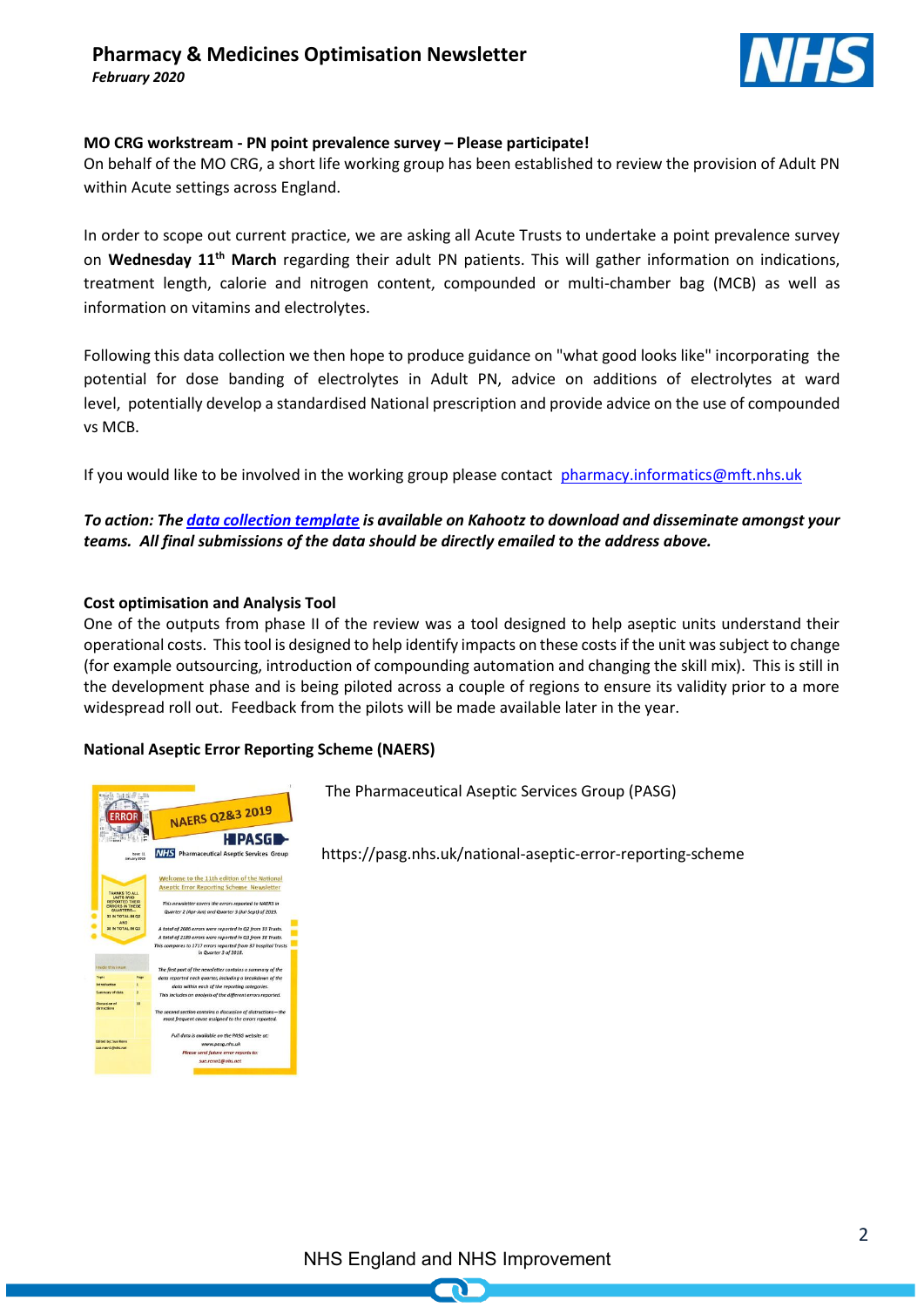

# **Digital**

#### **Model Hospital Data Implementation – Patient level Costing Data**

The 2018/19 costing and opportunities data annual update is now available on the Model Hospital. For this year's refresh, reference costs data has been replaced with National Cost Collection (Patient Level Costing, PLICS) data.  This significant change in the data source provides Model Hospital users with a more accurate and granular analysis of acute hospital activity.

The metrics for Medicines and Pharmacy costs/WAU will continue to use current methodology that uses Define© data for medicines' costs and ESR data for pharmacy staffing costs. There will be no MFF (Market Forces Factor) or OAF (Operating expenditure adjustment factor) applied to Define© or pharmacy staffing data.

Colleagues who are interested in how PLICS has impacted operational productivity metrics in general, can explore the newly updated opportunities and identify where and how these can be used to deliver any potential productivity gains on Model Hospital.

## **Medicines Optimisation**

## **Getting It Right First Time – Updates**

- Ophthalmology report published on website
- Upcoming diabetes report with a dedicated section on medicines optimisation *watch this space!*
- Dermatology national report started opportunity to help shape some of the recommendations around pharmacy workforce input. For those interested please get in contact via [nhsi.medsop\\_girft@nhs.net](mailto:nhsi.medsop_girft@nhs.net)

#### **Medicines and Medical Devices Bill 2019-20**

The Queen's Speech, which set out the government's proposed plan for new legislation, included a new "Medicines and Medical Devices Bill". The purpose of the Bill is to ensure that the UK remains at the forefront of the global life sciences industry after Brexit, giving patients faster access to innovative medicines and supporting the growth of the UK's domestic life sciences sector. The full details of the bill can be foun[d here.](https://services.parliament.uk/Bills/2019-20/medicinesandmedicaldevices.html)

#### **Covid-19 update - Medicines**

DHSC have published the following information - [https://www.gov.uk/government/news/government-to](https://www.gov.uk/government/news/government-to-monitor-impact-of-coronavirus-on-uk-medicine-supply)[monitor-impact-of-coronavirus-on-uk-medicine-supply](https://www.gov.uk/government/news/government-to-monitor-impact-of-coronavirus-on-uk-medicine-supply)

Key messages below:

• The Chinese government continues to impose further restrictions on movement within China in response to the coronavirus outbreak, including on flight and rail travel.

- To relieve potential pressures on global supply chains, suppliers have been asked to carry out a risk assessment on the impact of coronavirus on their business.
- As an extra precaution, companies have also been asked to retain existing stockpiles of medical supplies, compiled as a contingency measure ahead of our exit from the EU, where possible.

• There are no current medicine shortages in the UK linked to the situation in China but the UK government is taking precautionary measures to help continue the uninterrupted supply of medicines to patients in the UK.

• The government will work closely with industry and partners to continually monitor the impact of coronavirus on the UK supply chain and put in place measures to protect UK patients.

NHS England and NHS Improvement